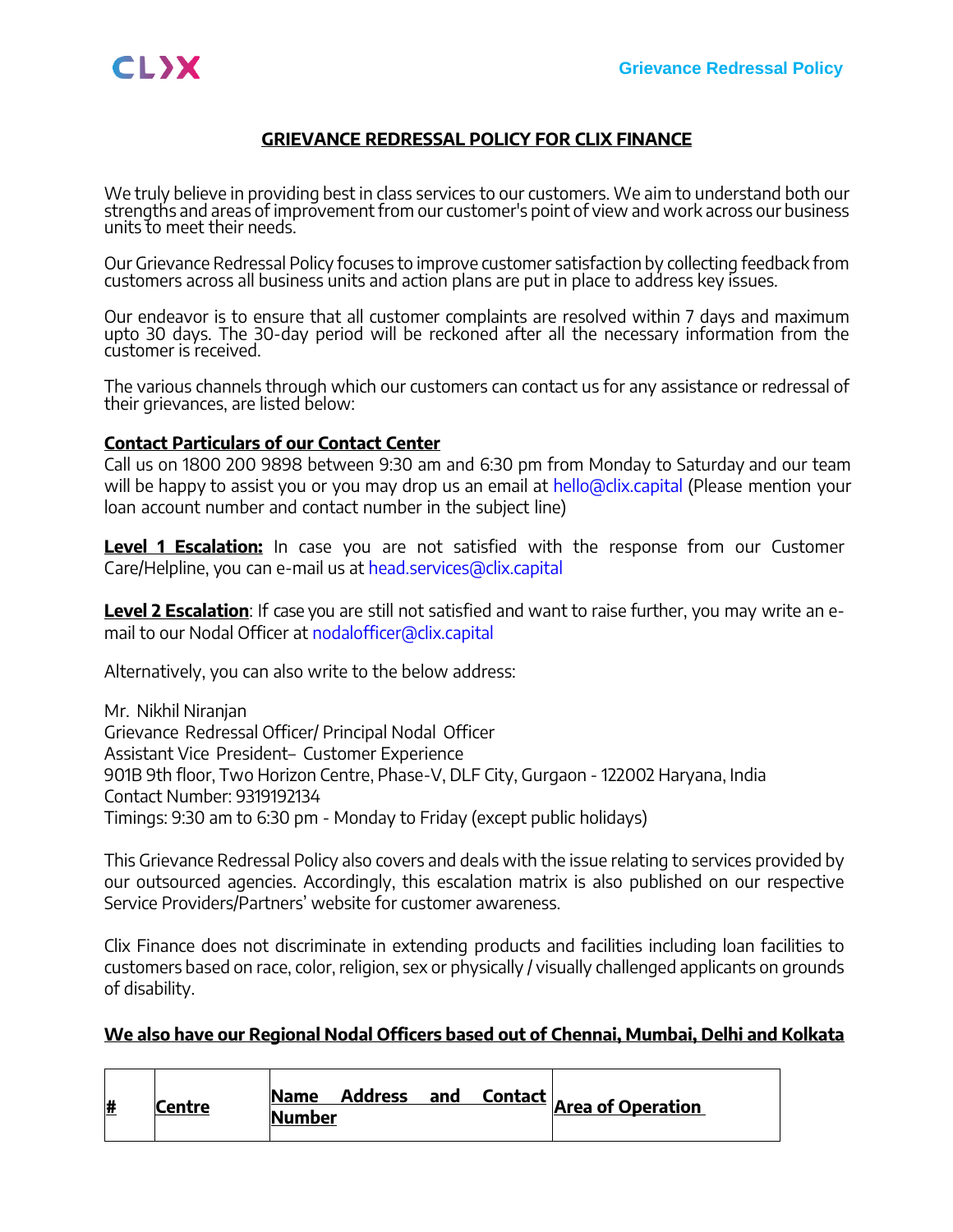| ł1 | Chennai   | Name: Mr. Arun Prakash<br>Address: Prakash Presidium - 2nd Nicobar Islands, Karnataka,<br>Floor, No.110, Uthamar Gandhi Andhra Pradesh, Telangana,<br>Salai,Nungambakkam High Road,  Kerala, Union Territory of<br>Nungambakkam, Chennai - 600034 Lakshadweep and Union<br>Email: rno.south@clix.capital | Tamil Nadu, Andaman and<br>Territory of Puducherry                                                                                                                       |
|----|-----------|----------------------------------------------------------------------------------------------------------------------------------------------------------------------------------------------------------------------------------------------------------------------------------------------------------|--------------------------------------------------------------------------------------------------------------------------------------------------------------------------|
| 2  | Mumbai    | Name: Mr. Ram Pawar<br>Address: Unit No. 202 B, 2nd Floor,<br>Natraj Commercial Complex, Andheri-<br>Road, Village, Gundavali,<br>Kurla<br>Mumbai, Maharashtra - 400069<br>Email: rno.west@clix.capital                                                                                                  | Maharashtra, Goa, Gujarat,<br>Madhya<br>Pradesh,<br>Chhattisgarh,<br>Union<br>Territories of Dadra and<br>Nagar Haveli, Daman and Diu                                    |
| lЗ | New Delhi | Name: Ms. Palak Suneja<br>Address: Kailash Building, Unit A&B,<br>4th Floor, 26 Kasturba Gandhi Marg,<br>Barakhamba, New Delhi -110001<br>Email: rno.north@clix.capital                                                                                                                                  | Delhi, Uttar<br>Pradesh,<br>Uttarakhand,<br>Haryana,<br>Punjab, Union Territory of<br>Chandigarh<br>Himachal<br>Pradesh, and Rajasthan and<br>State of Jammu and Kashmir |
| 4  | Kolkata   | Name: Mr. Sougata Mukherjee<br>Address: 7A Bentinck Street, 2nd<br>Floor, Old Wing, Kolkata 700 001<br>Email: rno.east@clix.capital                                                                                                                                                                      | West Bengal, Sikkim, Odisha,<br>Assam, Arunachal Pradesh,<br>Manipur,<br>Meghalaya,<br>Mizoram, Nagaland, Tripura,<br>Bihar and Jharkhand                                |

## **Department of Non-Banking Supervision - RBI**

If the complaint/dispute is not resolved within a period of one month, the customer may appeal to Officer-in-Charge of the Regional Office of Department of Non-Banking Supervision of RBI under whose jurisdiction the Registered Office of the Company falls. The details of Officer in charge, RBI are given below:

General Manager Department of Non-Banking Supervision Reserve Bank of India 6, Parliament Street New Delhi - 110001 Ph. 011-23714456 Email: [dnbsnewdelhi@rbi.org.in](mailto:dnbsnewdelhi@rbi.org.in)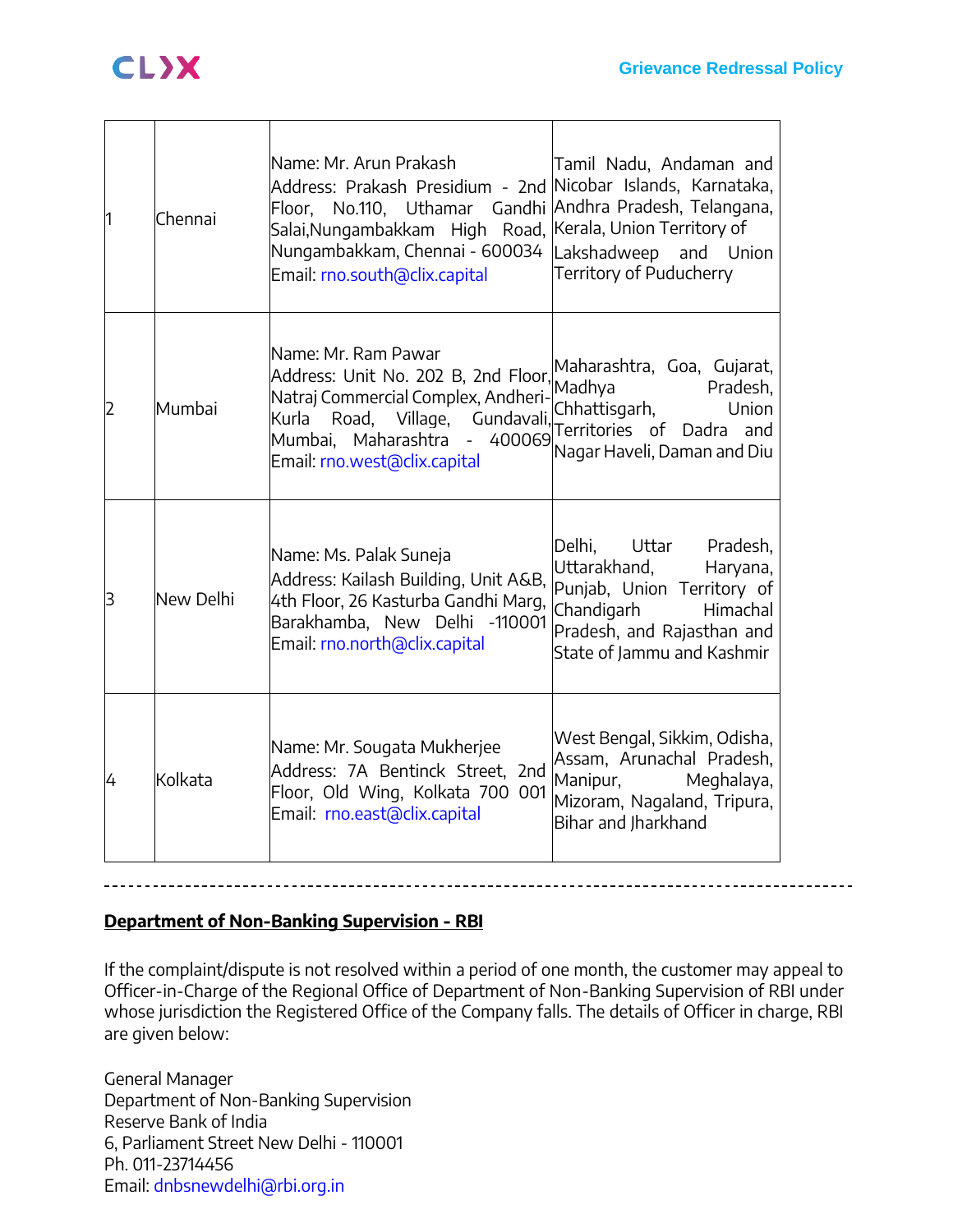

### **Complaint Management System (CMS)**

RBI has launched its **Complaint Management System (CMS)** on 24 June 2019. It is a software application to facilitate RBI's grievance redressal processes. Members of public can access the CMS portal at RBI's website to lodge their complaints against any of the entities regulated by RBI.

RBI CMS Portal Link: <https://cms.rbi.org.in/cms/IndexPage.aspx?aspxerrorpath=/cms/cms/indexpage.aspx>

Self-Guide Video link: [https://cms.rbi.org.in/cms/VideoGallery/en-US/How\\_to\\_File\\_a\\_Complaint/index.html](https://cms.rbi.org.in/cms/VideoGallery/en-US/How_to_File_a_Complaint/index.html)

### **Address and Area of Operation of NBFC Ombudsman**

| # | <b>Centre</b> | Address of the Office of NBFC<br><b>Ombudsman</b>                                                                                                                                                                                    | <b>Area of Operation</b>                                                                                                                                               |
|---|---------------|--------------------------------------------------------------------------------------------------------------------------------------------------------------------------------------------------------------------------------------|------------------------------------------------------------------------------------------------------------------------------------------------------------------------|
| 1 | Chennai       | C/o Reserve Bank of India<br>Fort Glacis,<br>Chennai 600 001<br>STD Code: 044<br>Telephone No: 25395964<br>Fax No: 25395488<br>Email: nbfcochennai@rbi.org.in                                                                        | Tamil Nadu, Andaman and<br>Nicobar Islands, Karnataka,<br>Andhra Pradesh, Telangana,<br>Kerala, Union Territory of<br>Lakshadweep and Union<br>Territory of Puducherry |
| 2 | Mumbai        | C/o Reserve Bank of India<br>RBI Byculla Office Building<br>Opp. Mumbai Central Railway<br><b>Station</b><br>Byculla, Mumbai-400 008<br>STD Code: 022<br>Telephone No: 23028140<br>Fax No: 23022024<br>Email: nbfcomumbai@rbi.org.in | Maharashtra, Goa, Gujarat,<br>Madhya Pradesh,<br>Chhattisgarh, Union<br>Territories of Dadra and<br>Nagar Haveli, Daman and<br>Diu                                     |
| 3 | New Delhi     | C/o Reserve Bank of India<br>Sansad Marg<br>New Delhi -110001<br>STD Code: 011<br>Telephone No: 23724856<br>Fax No: 23725218-19<br>Email: nbfconewdelhi@rbi.org.in                                                                   | Delhi, Uttar Pradesh,<br>Uttarakhand, Haryana,<br>Punjab, Union Territory of<br>Chandigarh Himachal<br>Pradesh, and Rajasthan and<br>State of Jammu and Kashmir        |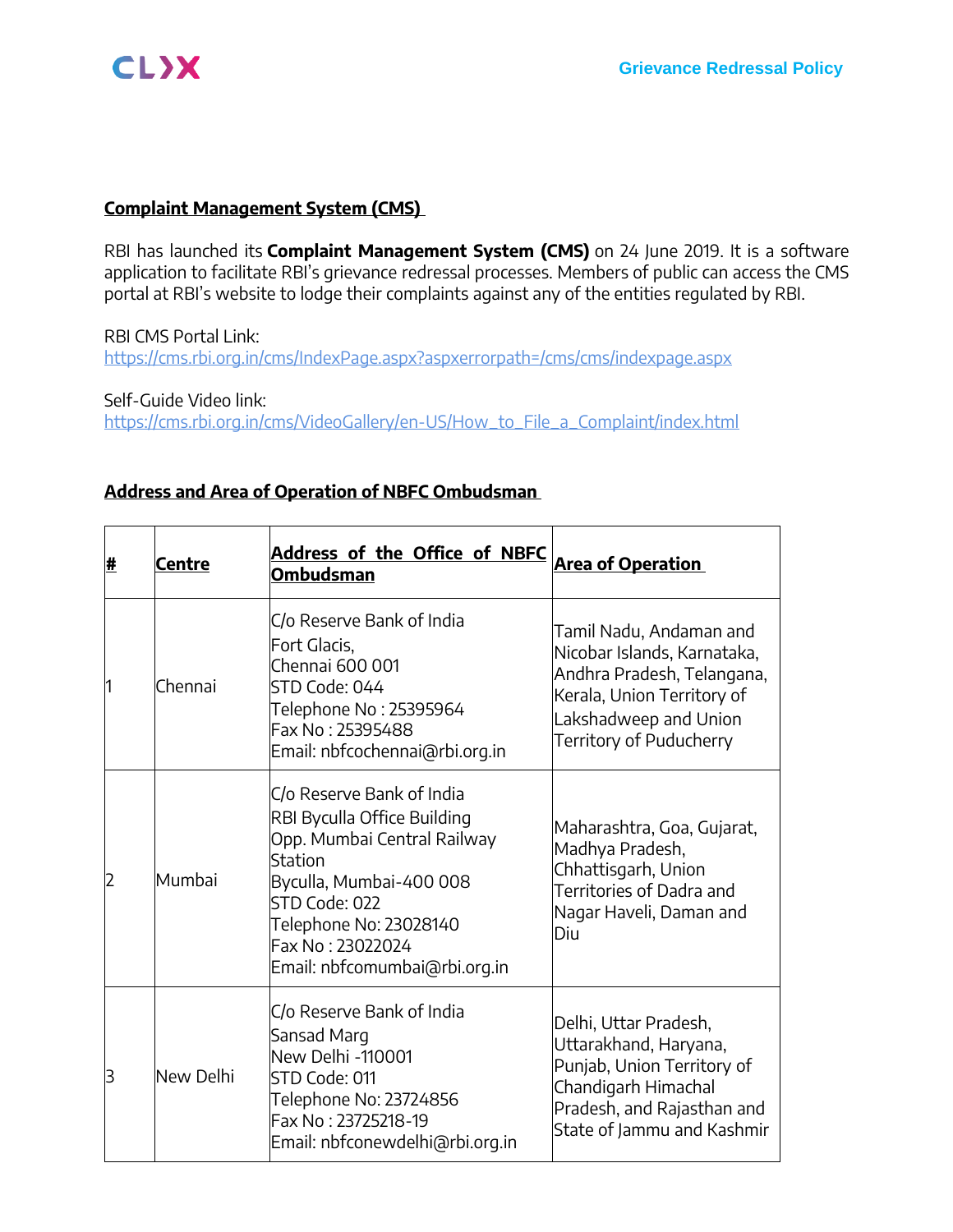

| $\overline{4}$ | Kolkata | C/o Reserve Bank of India<br>15, Netaji Subhash Road<br>Kolkata-700 001<br>STD Code: 033<br>Telephone No: 22304982<br>Fax No: 22305899<br>Email: nbfcokolkata@rbi.org.in | West Bengal, Sikkim,<br>Odisha, Assam, Arunachal<br>Pradesh, Manipur,<br>Meghalaya, Mizoram,<br>Nagaland, Tripura, Bihar and<br>llharkhand |
|----------------|---------|--------------------------------------------------------------------------------------------------------------------------------------------------------------------------|--------------------------------------------------------------------------------------------------------------------------------------------|
|----------------|---------|--------------------------------------------------------------------------------------------------------------------------------------------------------------------------|--------------------------------------------------------------------------------------------------------------------------------------------|

## **Ombudsman Scheme for Non-Banking Financial Companies , 2018: Salient Features**



# **Grounds for filing a complaint by a customer:**

- Interest/Deposit not paid OR paid with delay
- Cheque not presented OR done with delay
- Not conveyed the amount of loan sanctioned, terms & conditions, annualized rate of interest etc.
- Notice not provided for changes in agreement , levy of charges
- Failure to ensure transparency in contract/loan agreement
- Failure /Delay in releasing securities/documents
- Failure to provide legally enforceable built-in repossession in contract/loan agreement
- RBI directives not followed by NBFC
- Guideline on Fair Practices Code not followed

# **How can a customer file complaint?**

Written representation to NBFC concerned



If reply is not received from NBFC or customer remains dissatisfied with the reply of NBFC

If customer has not approached any forum

File a complaint with NBFC Ombudsman (not later than one year after the reply from NBFC)

## **How does ombudsman take decision?**

- Proceedings before Ombudsman are summary in nature.
- Promotes settlement through conciliation If not reached, can issue Award/Order

## **Can a customer appeal, if not satisfied with decision of Ombudsman?**